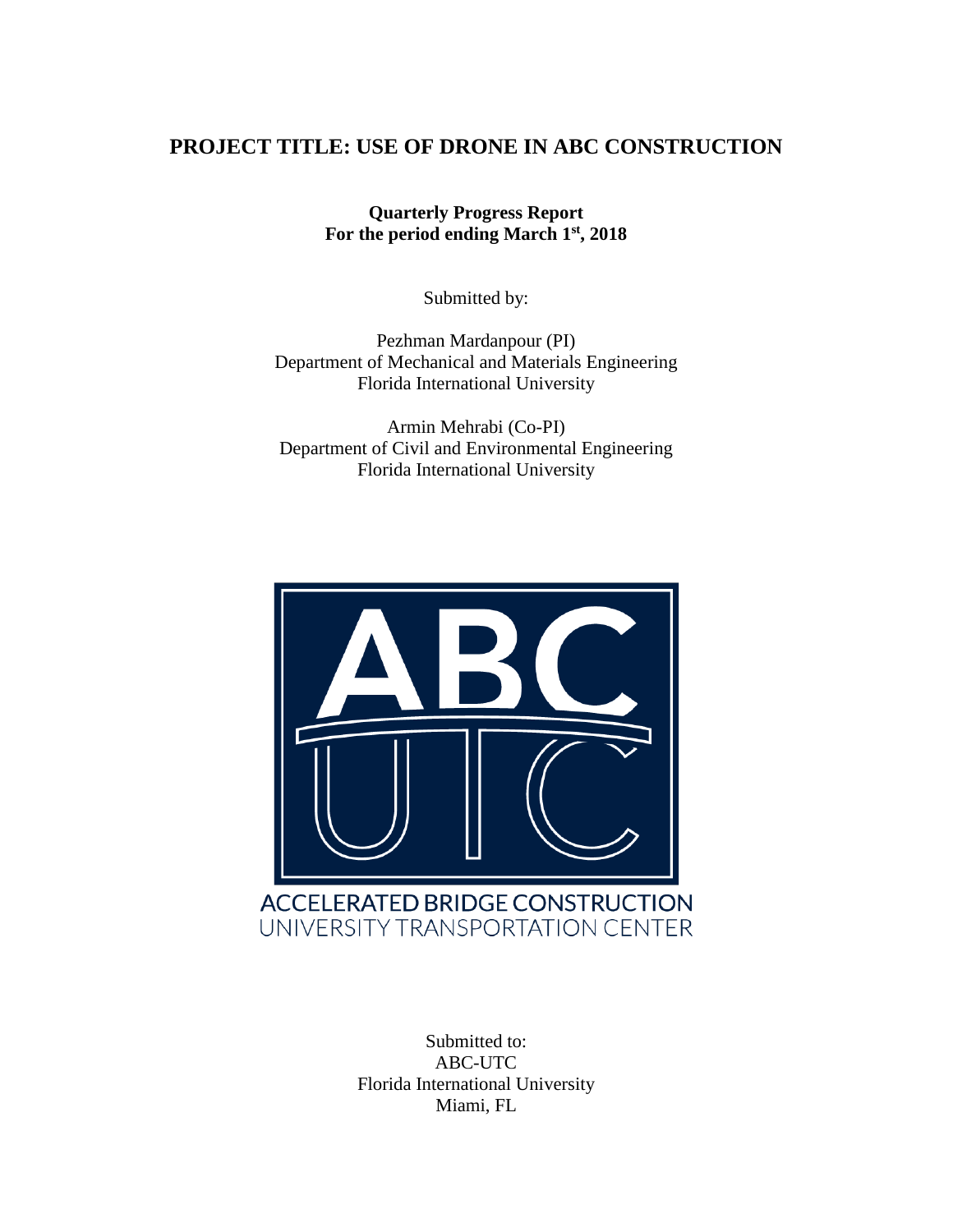# **1. Background and Introduction**

In recent years, drone technology has entered many industries and applications, greatly impacting and revolutionizing their processes. It is strongly believed that drone technology has also an important role to play in ABC construction, especially when geometry control, inspection, and surveying/mapping are concerned.

The recent researches [1-4] on effectiveness and applications of drones have demonstrated the great potential for drones in inspection of hard to reach bridges, but at the same time pointed to technological limitation of existing drone designs preventing their full implementation. A comprehensive and up-to-date knowledge of drone technology is very essential in addressing these limitations. The current commercially available rotorcraft drones are designed for general-purpose application but successful implementation of such systems in ABC requires certain technical considerations.

The ABC Drone (ABCD) project will provide guidelines to overcome the many challenges of using drones for inspection and construction programs. Aircraft's stability at the inspection site due to gust, wind driven rain, unsteady turbulent flow or induced airflow (from the blades) when flying close to the bridge, aircraft overall efficiency for longer endurance, balancing and fast setup, track control sensor communication, inspection instrumentation setup, software and hardware integration of the data acquisition systems with wireless communication capabilities, tolerability to impact of inappropriate landing are among issues that need to be addressed in application of drones.

## **2. Problem Statement**

One of the main challenges in ABC construction is geometry control at fabrication and construction stages, especially during installation and erection of prefabricated large elements. Also, as it is concerned with the rehabilitation projects, inspection for detection of damages, and survey and mapping of the affected areas necessary for design and construction has required costly operation and traffic interruption that is in contrast with ABC objectives.

This study therefore will include identification of tasks and processes in ABC that can benefit from drone application, and development of preliminary drone systems that would best serve these processes. The study will also provide parameters and hardware/software requirements; identify the existing drone systems that readily are applicable and those that would require adaptation or new designs. An implementation demonstration for conceptual verification will be performed for selective identified process(es) and application(s) and compared with current practices.

## **3. Research Approach and Methods**

The overall approach of this project will be organized in three basic stages; search of background information for identification of processes within ABC construction where drone application would be beneficial, and development of appropriate drone systems through determination of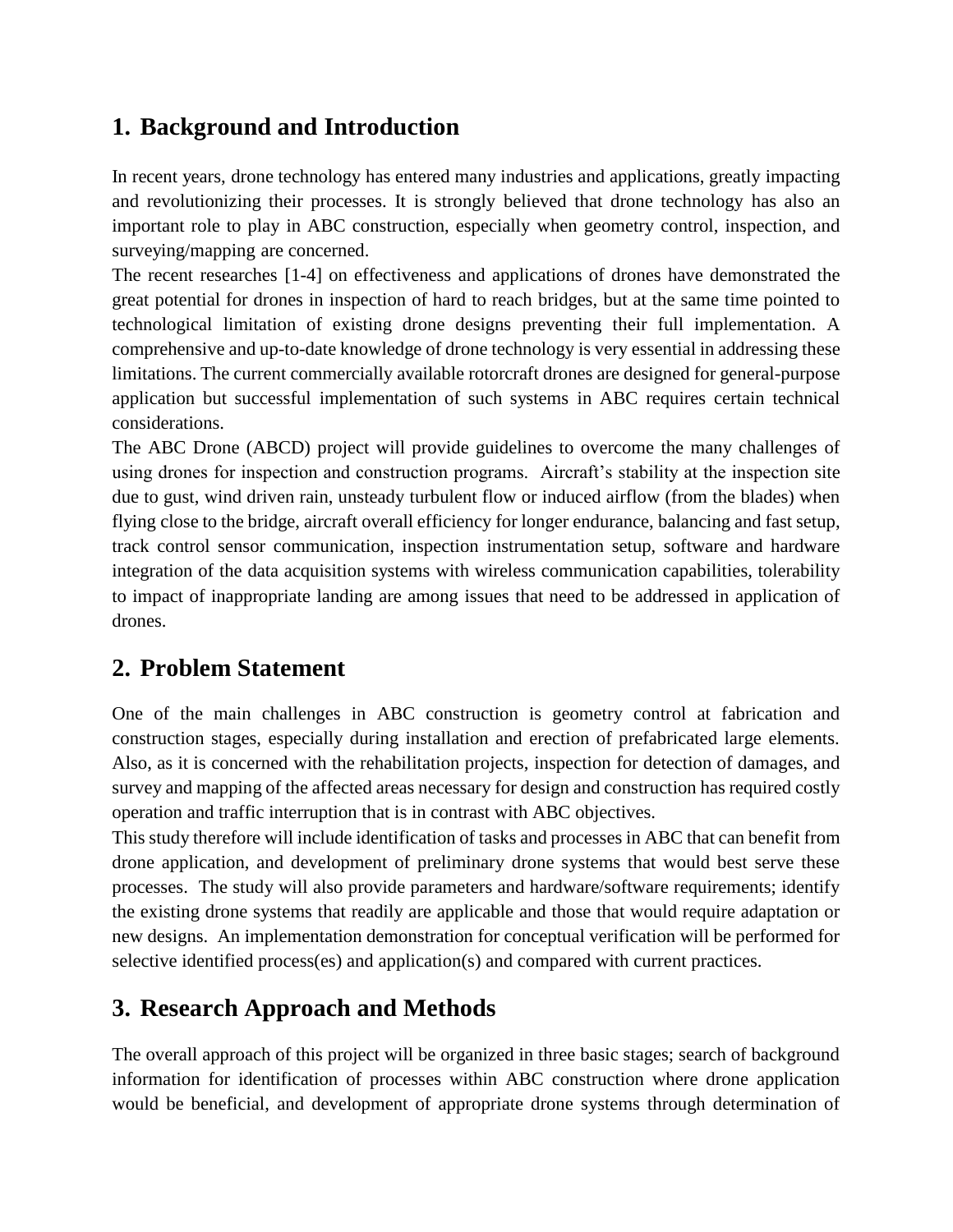important parameters for applicable drones and necessary hardware and software, and finally verification of the concepts through experimental trials within the scope and budget limitation.

### **4. Description of Research Project Tasks**

The following is a description of tasks carried out to date.

#### **Task 1 – Identification of ABC processes benefiting from drone application**

A review of available literature and data is performed to study various processes and operations carried out for an ABC bridge construction, for both new construction and rehabilitation of existing construction. These processes are categorized based on how they would benefit from drone application.

#### **Task 2 – Review of drone technology and its application in the construction industry**

Available drone technologies are reviewed within construction and other industries, and general applications benefiting the construction industry. Currently, we are at the stage to proceed with the purchase of the drone to be able to start experiments.

#### **Task3 – Determination of drone design and parameters**

With the knowledge gained from the first two tasks, the overall design of the drone can take place based on the requirements determined from task one, and the sensors and technologies discovered in task 2.

#### **Task4 – Hardware and software integration**

After the final design of the drone has been determined, the appropriate software will be identified to interpret the data gathered by the sensors placed on the drone.

# **5. Expected Results and Specific Deliverables**

For the next project period we expect to determine the drone design parameters for application to ABC and assemble and integrate ABCD hardware and software.

### **6. Schedule**

Progress of tasks in this project is shown in the table below.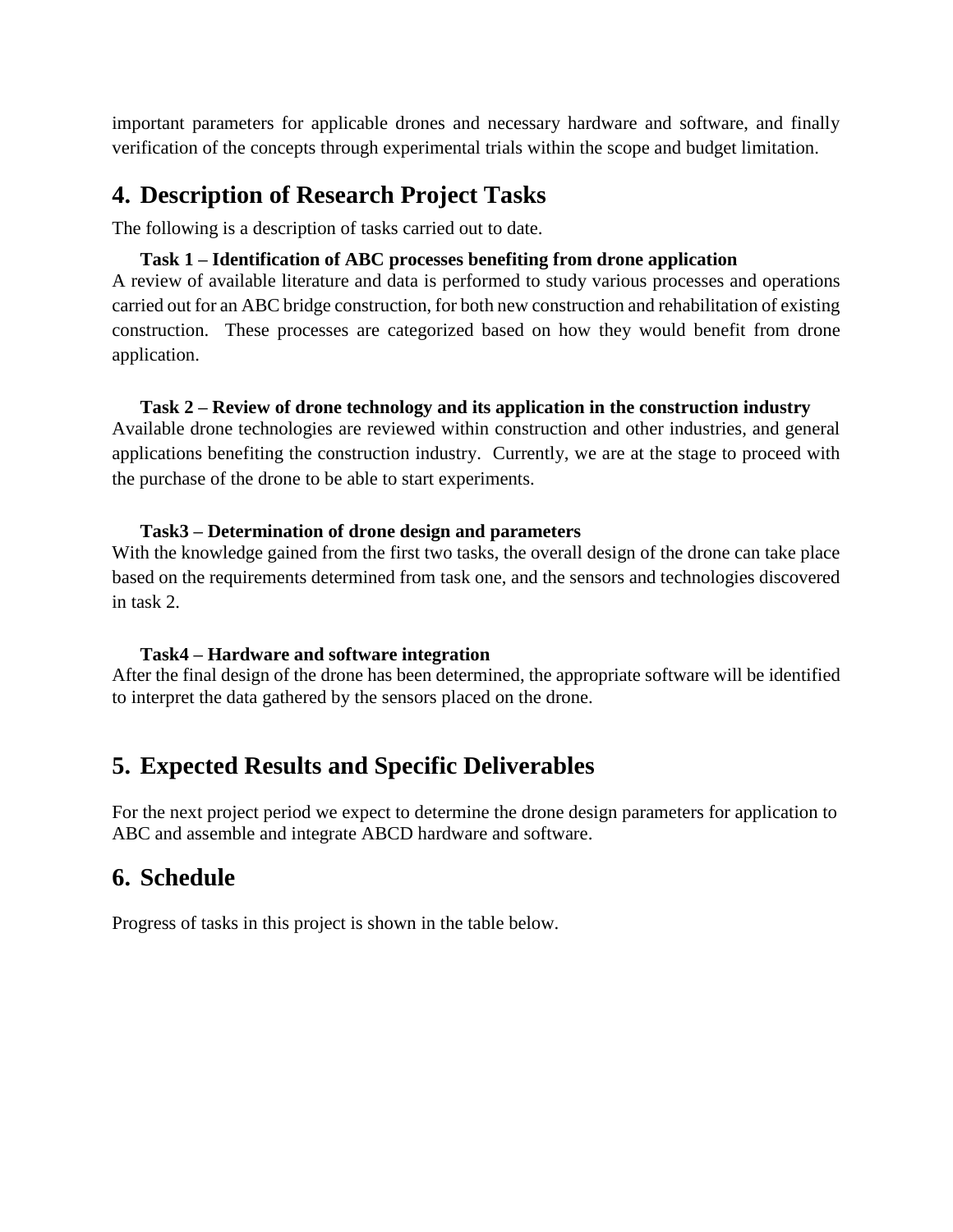#### *Table 1: Timeline*

| <b>PHASE</b> | <b>RESEARCH TASK</b>                                                                |                      | 2017                  |     |  |                  |  |  | 2018 |     |           |  |  |  |  |       |  |  |
|--------------|-------------------------------------------------------------------------------------|----------------------|-----------------------|-----|--|------------------|--|--|------|-----|-----------|--|--|--|--|-------|--|--|
|              |                                                                                     | J                    |                       | IA. |  | $ S $ o $ N D J$ |  |  |      | IF. | M A M J J |  |  |  |  | A S O |  |  |
|              | Task 1 - Identification of ABC processes benefiting<br>from drone application       |                      |                       |     |  |                  |  |  |      |     |           |  |  |  |  |       |  |  |
|              | Task 2 - Review of drone technology and its<br>application in construction industry |                      |                       |     |  |                  |  |  |      |     |           |  |  |  |  |       |  |  |
|              | Task 3 - Determination of drone design parameters<br>for application to ABC         |                      |                       |     |  |                  |  |  |      |     |           |  |  |  |  |       |  |  |
|              | Task 4 - ABCD Hardware and software assembling<br>and integration                   |                      |                       |     |  |                  |  |  |      |     |           |  |  |  |  |       |  |  |
| $\mathbf{I}$ | Task 5 - Experimental Concept Verification                                          |                      |                       |     |  |                  |  |  |      |     |           |  |  |  |  |       |  |  |
|              | Task 6 - Final (Draft and Revised) Report submission                                |                      |                       |     |  |                  |  |  |      |     |           |  |  |  |  |       |  |  |
|              |                                                                                     |                      | <b>Work Performed</b> |     |  |                  |  |  |      |     |           |  |  |  |  |       |  |  |
|              |                                                                                     | Work To be Performed |                       |     |  |                  |  |  |      |     |           |  |  |  |  |       |  |  |

## **7. Identification of ABC processes benefiting from drone application**

In addition to new constructions, ABC has a valuable presence and application for rehabilitation projects where time and traffic interruptions are definitely more important than new construction. Rehabilitation projects are heavily dependent on inspection and damage detection prior to construction, as well as surveying and mapping during and after construction.

Design of retrofits and strengthening normally requires an accurate knowledge of geometry and condition, including scanning and measurement, of the affected areas normally out of reach and hard to access, a task that can be performed effectively and efficiently using a drone. In customary approach, these activities require time and traffic interruptions, and inflict heavy costs and safety concerns

## **8. Review of drone technology and its application in the construction industry**

Reference [5] researched how the use of drones have been prevalent in surveillance. On construction sites, drones are used to watch workers to ensure the safety of the workers as well as the ensuring the workers are making sure the building is being built according to construction standards.

A comprehensive study done by Reference [6] founded that drone inspections of bridges would decrease the time, money, and interruption needed to inspect a bridge. This is important because it is estimated there are 300,000 bridges in the United States alone that need inspection. A challenge that MnDOT came across during their bridge inspection research was that according the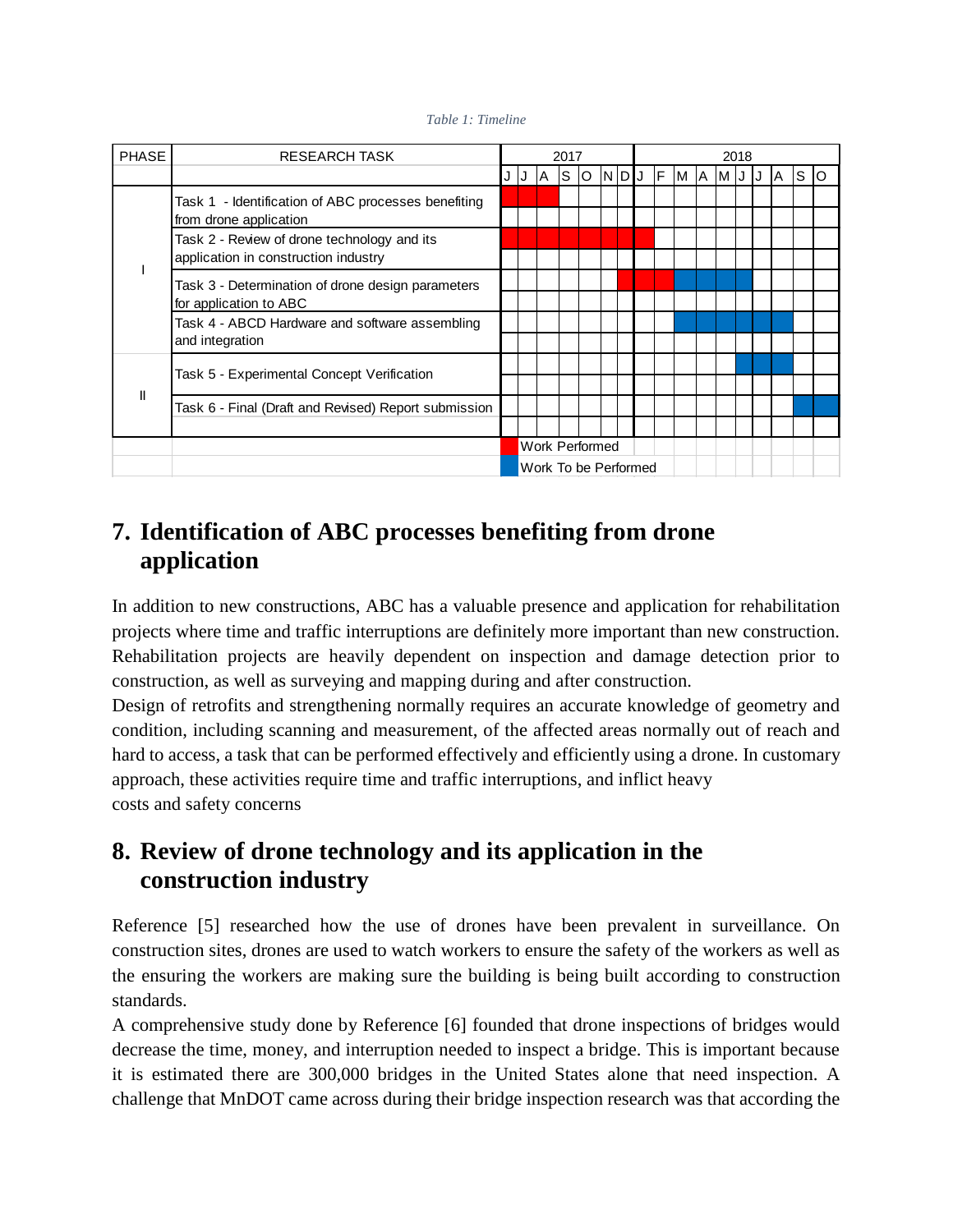laws pertaining to bridge inspection there must be a certified inspector on site to review data that the drone has acquired. This significantly slows down the process compared to if all the data were sent to a central office to be reviewed simultaneously rather than at one time. In the second part of the research done by MDOT they analyzed in more detail how drones can assist in remote sensing transportation infrastructure. An example where they used the UAV to replace an existing method was to do thermal imaging of roads. Normally the camera would be attached to the vehicle and would try to cover as much of the road as possible. Using the UAV, they were able to cover a wider view of the road but were sometimes limited by the amount of equipment they could use based on the size of the drone. Another drawback was the limited flying time. They concluded the advantages and advantages had to be weighed based on the scenario.

Reference [7] did research on using drones to repair bridges. They determined that while drone inspection does significantly decrease the amount of time, money, and traffic interruption, it is not worth the cost of training, certification (can cost up to \$5000) and getting past regulations. Fig. [1] shows a current method used to inspect bridges that is costly and not efficient.



*Figure 1: Example of technique currently used to inspect bridges*

Once government involvement reduces, it is much more worth the effort. They also claim that civilians are working hand in hand with the government to make this more of a reality. Another problem that they ran into is when bridge inspection takes place over an overpass, the potential of the UAV malfunctioning would put drivers driving under the overpass at significant risk. Furthermore, pilots do not have the same visualization that they normally would if they were physically inspecting the bridge. Although the pilot has real-time camera feed from the UAV, it is not the same as being right there. Another problem they realized was GPS signal would be lost in parts underneath the bridge, they suggested a way that this problem could be solved using the use of SLAM which is a statistical estimation technique where a UAV can build a map of an unknown area, while simultaneously deducing its location within this map.

Reference [8] did research on UAV use on building inspection. This research took place in Europe where there is not as much limitations in terms of where they can fly the UAV. They found that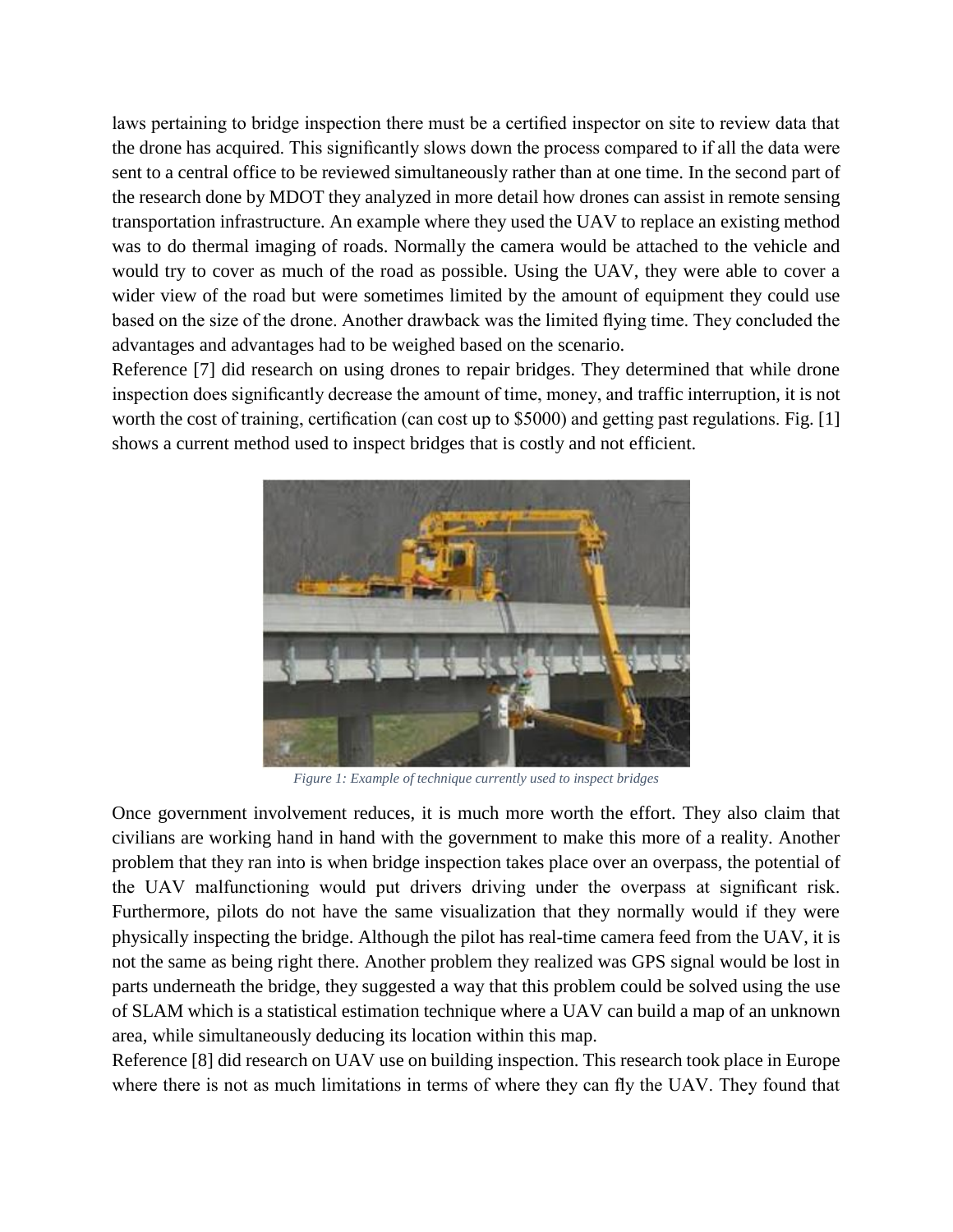while they were limited by the amount of weight they were legally allowed to put on the UAV, they were able to put the necessary scanners and cameras on the UAV, so they could get accurate pictures and data from the building. The biggest problem they had was the data and photos were not always clear and they would try and stabilize the flight platform. They would also improve anti-collision and navigation systems as well as route planning algorithms to expand the automation of the process.

Research by reference [9] in Australia looked at how UAVs could be used to inspect light posts rather than putting people in danger by having them go up tall unstable ladders. They tested 32 poles and had a succeeded of the time in tracking the pole and hovering in a position relative to it. A current limitation of the system is due to the poor yaw estimates produced by the onboard IMU. Yaw control is based on this estimate so a drift in yaw estimation causes a yaw rotation of the vehicle, which in turn yields a y-axis controller error. The vehicle therefore keeps rotating about the pole even without operator input. Improving the yaw angle estimates by means of a magnetometer or a visual compass is an area of future work. Another limitation of the system is its susceptibility to the effects of direct sunlight and shadows found in outdoor environments. Edges are weak under strong sunlight due to the small intensity difference between the pole edges and the background. Shadows on the other hand can create an intensity gradient on the surface of the pole and this may be falsely detected and tracked as the pole edge. To avoid these challenges our experiments were conducted in the absence of direct sunlight and we will improve the robustness to these effects in the future.

Reference [10] found that using a drone for bridge inspection would only require 3 people which is fewer than the number currently required. It also costs less to use a drone rather than using large special equipment or setting up scaffolding. Using this technique increases efficiency, feasibility, safety, and affordability. A problem they had when inspecting the bridge using GPS navigation was the drones became very difficult to fly without a steady GPS signal. To counteract this problem, the researchers implemented laser and image navigation.

Reference [11] researched the use of an Unmanned Aerial Vehicle (UAV) to see if the use of UAVs made the process of inspecting bridges cheaper and less labor intensive while also not interrupting the flow of traffic. The UAV used were multicopters chosen because of the lightweight body allowing for additional sensors to be added and for proficiency in maneuvering. These multicopters can move autonomously using GPS signal or inputted way points. A problem encountered by using the GPS signal is that because it is a high frequency signal it does not have good penetrative power, thus the multicopter did not always have a consistent or accurate signal. To counteract this problem, they would use a navigation mode that would automatically have the UAV fly to the next waypoint. When carrying out tests in an open area, using GPS signal the drone flew very well maintaining a low degree of wobble even in strong wind. However, when using the navigation mode, the results were inconsistent. Sometimes the UAV would perform flawlessly, other times the wind would affect flight path and there would be a crash. Once testing on the bridge began a problem that was discovered was that problems found were not always to scale depending on the distance of the camera to the problem. This is countered by resizing the image using an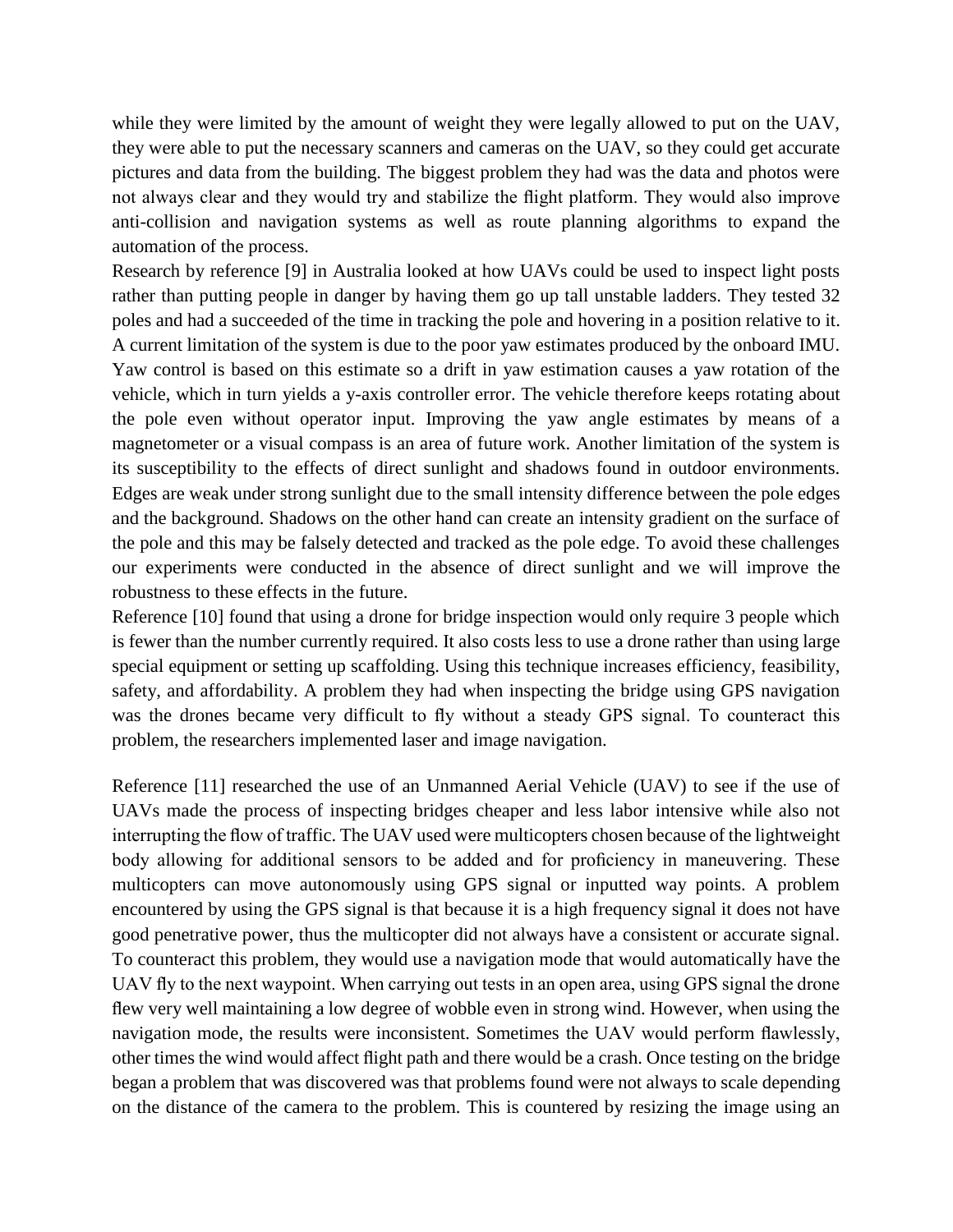image pyramid. The resized images would then be put into programs to analyze the health of the bridge.

# **9. Drone Analysis**

### **SenseFly Albris**

The SenseFly Albris (Fig. [2]) seems like the best option to use in our use case. It features a robust and simple to use flight control software that allows it to navigate confined spaces, as the blades are protected by bumpers, and the drone features obstacle avoidance sensors, all the while remaining easy to use. It also features a very flexible camera system allowing for a wide range of vision below and above the drone. It includes both a high quality digital camera as well as a thermal camera. The only issue that the SenseFly Albris has is its high price tag of about twenty thousand dollars.



As stated previously, the SenseFly Albris seemed like the best option to use in our case. Therefore, we contacted the Florida distributor for SenseFly products, Geo Networking, who gave us the price of a ready to fly kit. It also includes powerful post processing software called Pix4D, which allows the user to create 3D images using the images captured with the Albris. Cost of such system is being explored for possible purchase and implementation.

### **Flyability Elios**

The Flyability Elios is a drone that has similar capabilities as the Sensefly Albris, but is better suited for enclosed spaces. The reason it is better suited for enclosed spaces is because it has a gimballed cage around the airframe, protecting itself and objects around it from collisions.

# **10. FAA Regulations That Must be Complied With**

The Federal Aviation Administration has put into place many regulations on Unmanned Aerial Vehicles that must be complied with in order to move forward with the final goal of this work which is to inspect the thousands of bridges in the United States and around the world which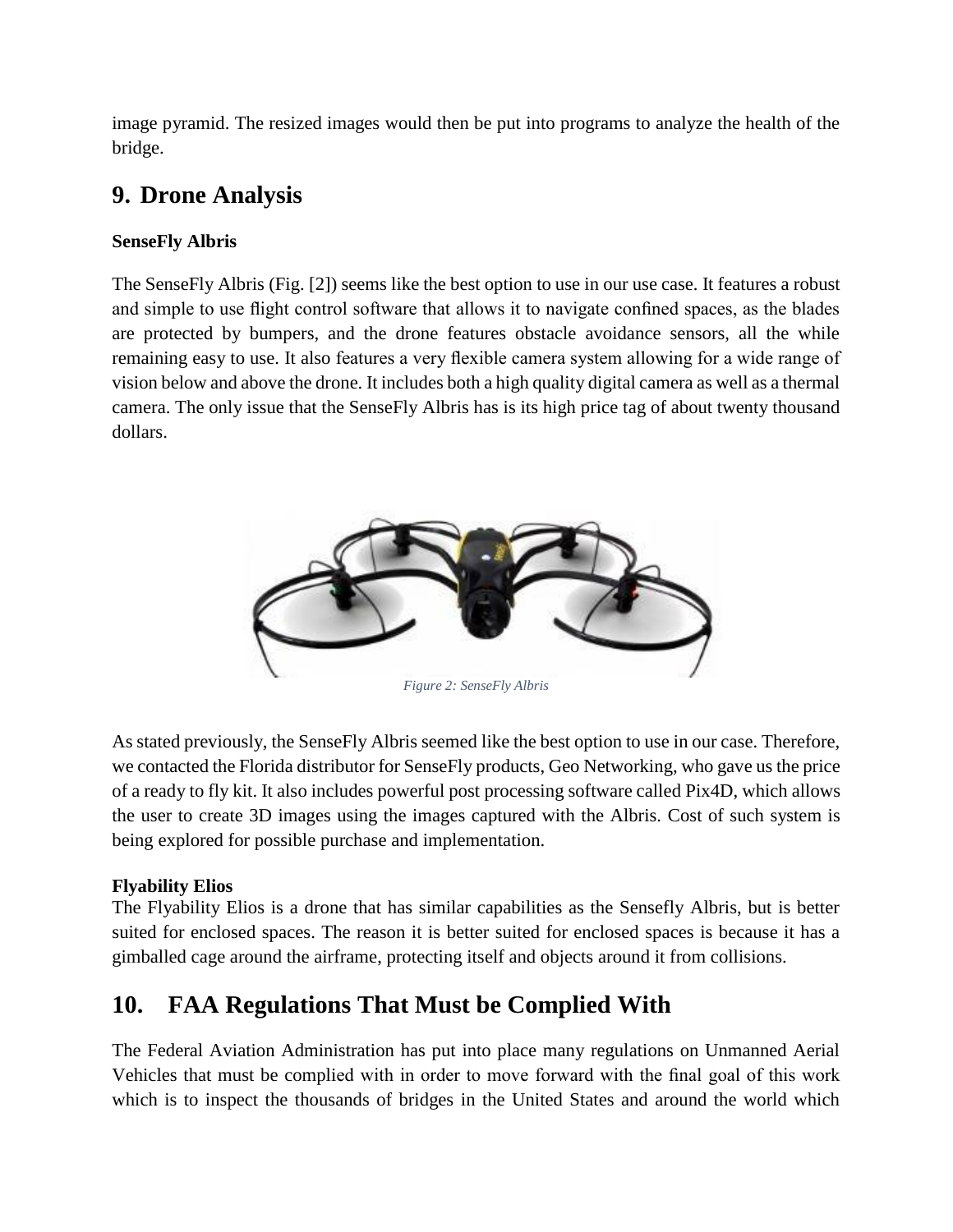require inspection. The regulations that have been run into before are outlined in Ref. [6]. The major regulations included that cause the most problems for drones are the regulations surrounding the various distances that a drone must be away from while flying, the required battery life or flight time that must be remaining, and that a certified pilot be the one flying the drone at all times. All regulations put in place by the FAA must be complied with unless granted an exemption in paper by the FAA. These regulations and all regulations required by the FAA can be found in Ref. [12].



*Figure 3: Flyability Elios*

#### **Flight Distances**

The FAA has three main distances that drones must be adhere to when flying. First, the drone must fly at least 500 feet away from any person not involved in the inspection. Second, the drone cannot fly more than 400 ft in the air. Third, and perhaps the most challenging regulation, is that drones cannot fly within 5 miles of an airport due to the risk of a fly away drone putting large aircraft in danger. Another requirement the FAA has in place is that the drone must be in the Visual Line of Sight (VLOS) of the pilot of all times regardless of how far away from the drone he or she is.

#### **Flight Time**

In addition to the distance requirements put in place by the FAA, they have also put in measures regarding the flight time and battery of the drone as to ensure maximum safety. The FAA requires that the flight of UAV must be suspended once the remaining flight time is less than 20 minutes or there is less than 20% battery remaining, depending on the drone. For example, the drones that have a flight time of only around 20 minutes must end their flight with 20% remaining which makes that flight time even more limited. However, with the more expensive drones that have flight times up to 50 minutes they must end their flight with 20 minutes of flight time remaining, lowering their flight time to only 30 minutes.

#### **Requirement of Pilot**

The FAA also requires that a certified pilot be the one flying the drone. This is becoming a problem due to the fact that many certified pilots do not have bridge inspection experience, and certified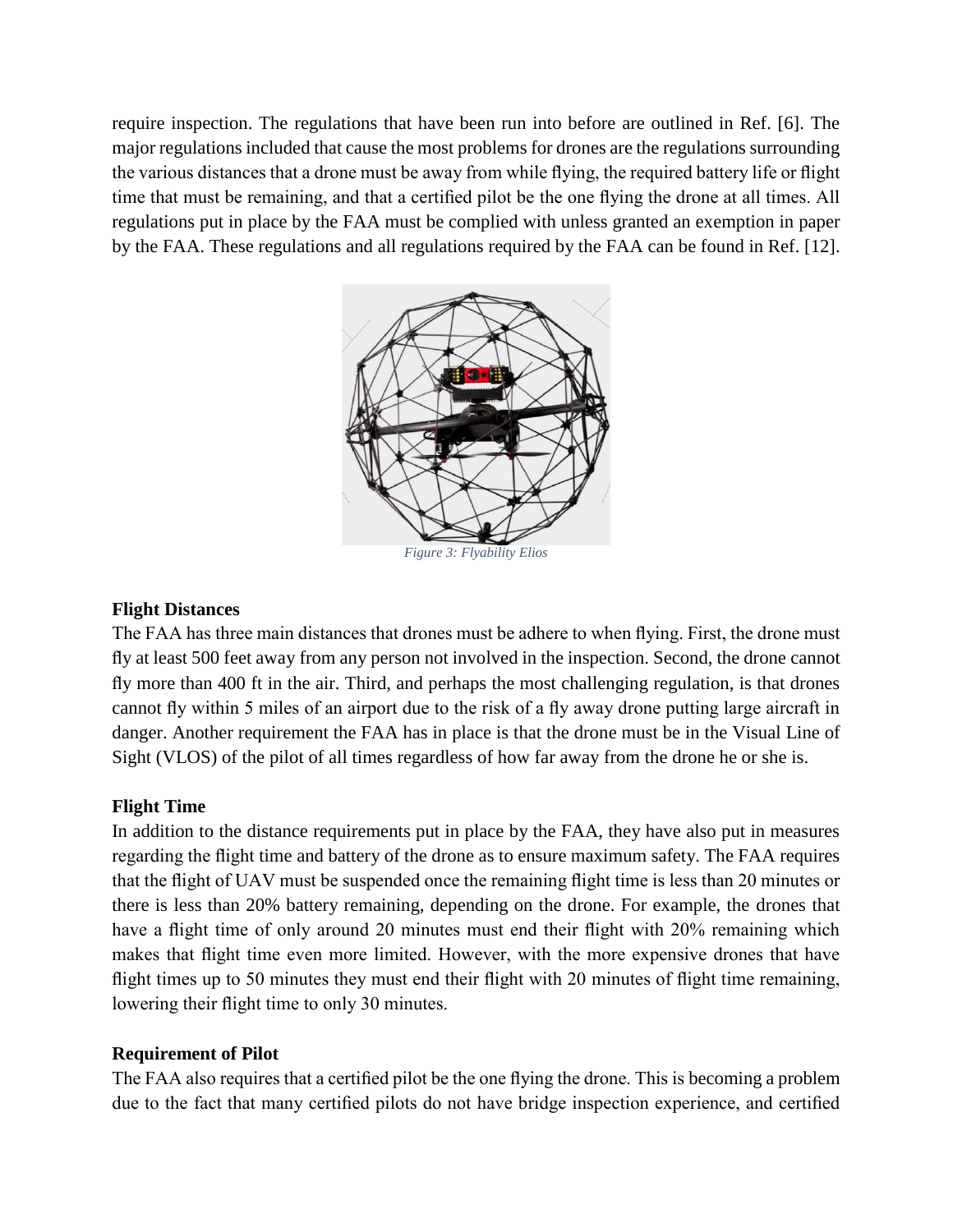bridge inspectors rarely have certification to fly a drone. This forces the group overseeing the inspection to have to pay additional for additional training and certification in order to inspect the bridge.

## **11. Proposed Solutions to FAA Regulations**

We believe that we will be able to set a precedent in providing safety measures on these drones that we will be able to convince the FAA to change their regulations to make drone inspection of bridges more accessible to all city inspection crews. Currently if a bridge inspection wants to occur, the investigating crew must apply for an exemption from the FAA which, in the case of Ref. [6] took months to get approved, at which point their research was already completed.

### **Fishing for Drones Net**

We propose that in order to convince the FAA to end their regulation prohibiting flight with 500 feet of those not involved, we create a create a device designed to catch a falling drone from crashing onto streets where there are drivers or pedestrians. This device would consist of four movable legs with a fishnet type net attached to the top of the four corners of the legs, as shown in Fig. [4]. The net measure twelve feet wide, covering 1 lane of traffic, and be ten feet long.



*Figure 4: Basic Design of Proposed Net (created in SolidWorks)*

#### **Tether Preventing Fly-Aways**

In order to have the FAA remove the restriction prohibiting drone flight within five miles from an airport, we propose attaching a tether Fig. [5] to the drone so that in the event of a fly-away the drone can be kept under control. We believe that the use of a tether can also be used to solve the problem of the short battery life by making the tether holding the drone an extended charging cable that will charge the drone as it inspects.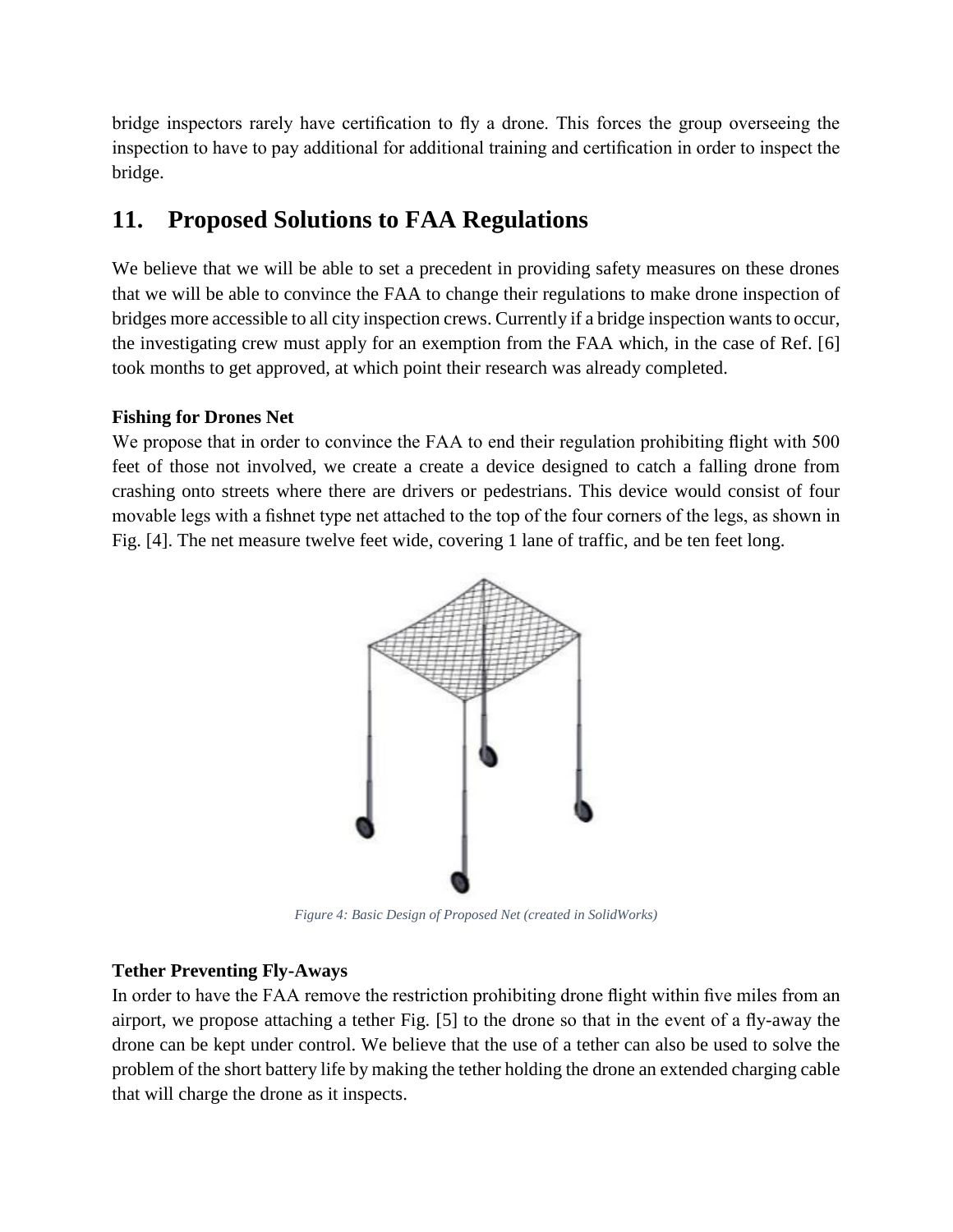

### **12. Conclusion**

There are multitude of ways that drones can be used to make the lives of humans around the world more efficient. We have outlined here how drones have various aspects of engineering and they contribute to the main goal of improving, in terms of cost, efficiency, and safety, of inspecting bridges. Furthermore, we have shown that the technology to inspect bridges is readily available and only requires further testing to optimize the use of UAVs. The optimization of these drones could open up the opportunity to further utilize this technology in future endeavors and continue to revolutionize the limitless potential of these unmanned vehicles. We believe that currently the use of UAVs is too inhibited by regulations not allowing for bridge inspection using the UAVs achieve the goal of being quicker, cheaper, and less interactive with society, even though it does still achieve the goal of being safer. We believe that with further research and testing the FAA will loosen their requirements if there is a safety protocol developed that can guarantee safety for all those not involved, which is what we are trying to develop in order to make drone bridge inspection more feasible in the near future.

### **13. References**

- [1] Unmanned Aerial Vehicle Bridge Inspection Demonstration Project, Final Report 2015- 40, Office of Bridges and Structures, Minnesota Department of Transportation, July 2015.http://www.dot.state.mn.us/research/TS/2015/201540.pdf
- [2] Will Drones Transform Bridge Inspection? Roads and Bridges, September 6, 2016. <https://www.roadsbridges.com/will-drones-transform-bridge-inspection>
- [3] Metni, Najib, and Tarek Hamel. "A UAV for bridge inspection: Visual servoing control law with orientation limits." Automation in construction 17.1 (2007): 3-10.